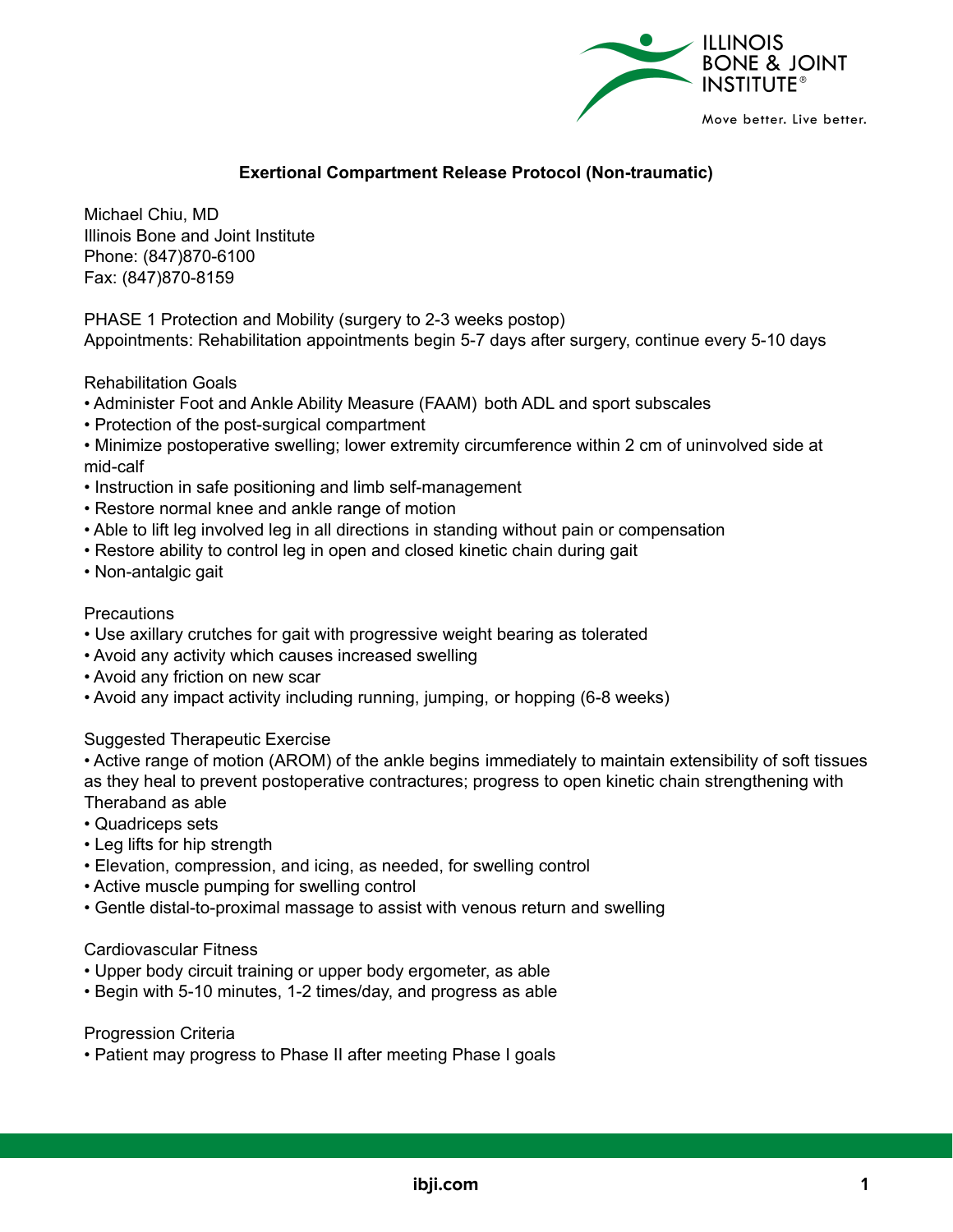

PHASE 2: Light Strengthening (begin after meeting phase 1 criteria, usually 2-3 weeks following surgery)

Appointments: Rehabilitation appointments are 1 time per week on average

Rehabilitation Goals

- Lower extremity circumference within 1 cm of uninvolved side
- Incision well healed
- Minimize muscle atrophy and flexibility deficits in involved compartment
- Single leg stance control with eyes open
- Full flexibility/mobility of gastrocnemius/ankle
- Maintain motion and strength of uninvolved muscle groups, as well as cardiovascular endurance

• Perform active or gentle resisted exercises of the hip of the operated lower extremity and resistance exercises of the upper extremities

- Proper lower extremity control and alignment with no pain during functional double leg squats
- Non-antalgic gait on level surface with full weight bearing and no assistive device
- 8 point (or greater) improvement on ADL portion of the baseline FAAM

## **Precautions**

• Avoid over-stressing new scar formation by avoiding any friction over tissue (as per Phase I)

• Avoid post-activity swelling by limiting prolonged weight bearing activity as appropriate; if swelling occurs, manage with rest, ice, elevation and compression (as per Phase I)

• Avoid eccentric loading

Suggested Therapeutic Exercise

- Scar massage/mobility and desensitization
- Gentle stretching and nerve mobilizations to tissue in involved compartment
- Progress open kinetic chain ankle strengthening as tolerated

• Balance and proprioception exercises: progression of bilateral to unilateral balance activities first on a level, firm surface, then on a soft/unstable surface

• Gait drills: begin with sagittal plane and progress to frontal and transverse planes

## Cardiovascular Fitness

- Upper body circuit training, upper body ergometer (as per Phase I)
- May begin stationary biking if wound is healed
- Begin treadmill or track walking if wound is healed; progress time and speed as able
- May swim or water walk if wound is FULLY healed

Progression Criteria

• Patient may progress to Phase III if Phase II goals are met

PHASE 3: Progression of Strengthening (begin after meeting phase ii criteria, usually 4-6 weeks after surgery)

Appointments

• Rehabilitation appointments are once every 7-10 days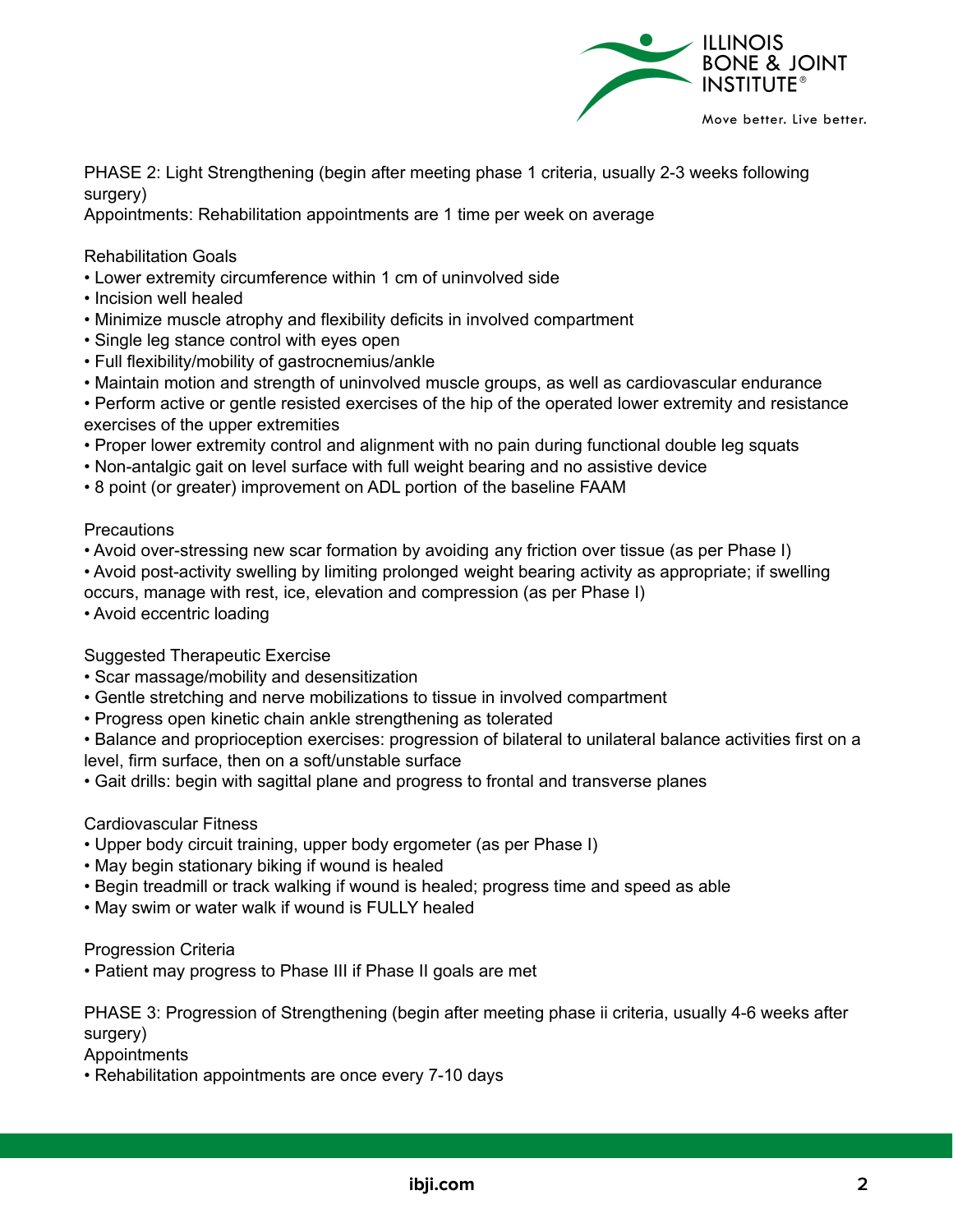

## Rehabilitation Goals

- Prevent post-operative recurrence of symptoms with all activity
- Tolerate 15-30 minutes of continuous aerobic activity without the onset of symptoms/pain
- Reinforce self-monitoring and review signs of recurrence and complications
- Normal (rated 5/5) ankle strength and pain free

• Proper lower extremity control and alignment and no pain with single leg functional movements including squats and lunges

- No residual swelling 12-24 hours following all physical activity (including impact exercises)
- No pain 1-2 hours following physical activity (including impact exercises)

# **Precautions**

- Avoid friction over scar tissue (as per Phases I and II)
- Avoid post-activity swelling (as per Phases I and II)
- No strenuous activity until wound is fully healed

• No running until 6-8 weeks postoperatively (patient should be advised by sports rehabilitation provider or physician prior to initiation of any running)

• Avoid pain with any exertional activity

# Suggested Therapeutic Exercise

- Lower extremity stretching and nerve mobilizations as appropriate (as per Phase II)
- Lower extremity myofascial stretching/foam rolling

• Progression of lower extremity closed chain functional strengthening including lunges, step-backs, and single leg squats

- Progress heel rise to single leg
- Progress gait drills

• Initiate plyometric exercises (with focus on lower extremity control and alignment at hip, knee, and ankle) at 6 weeks; begin with 2 feet to 2 feet (jumping) progressing from 1 foot to other (leaping) and then 1 foot to same foot (hopping); and focus on proper landing/deceleration mechanics

## Cardiovascular Fitness

- Initiate or progress swimming or water walking if wound is fully healed (as per Phase II)
- Progress walking time and speed (as per Phase II)
- May begin elliptical trainer as tolerated

• Light jogging can be initiated at 6-8 weeks; initially begin on level surface while avoiding hills and speed work; runners should consider interval training involving walking; progress jog interval times, incline, and speed as appropriate for return to sport/activity goals; and for those returning to multi-planar sport, consider progression of multiplanar activity

## Progression Criteria

• Patient may progress to Phase IV after meeting Phase III goals

PHASE 4: Impact/Sport training (begin after meeting phase 3 criteria, approximately 8-12 weeks following surgery)

Appointments

• Rehabilitation appointments are 1 time every 2-3 weeks